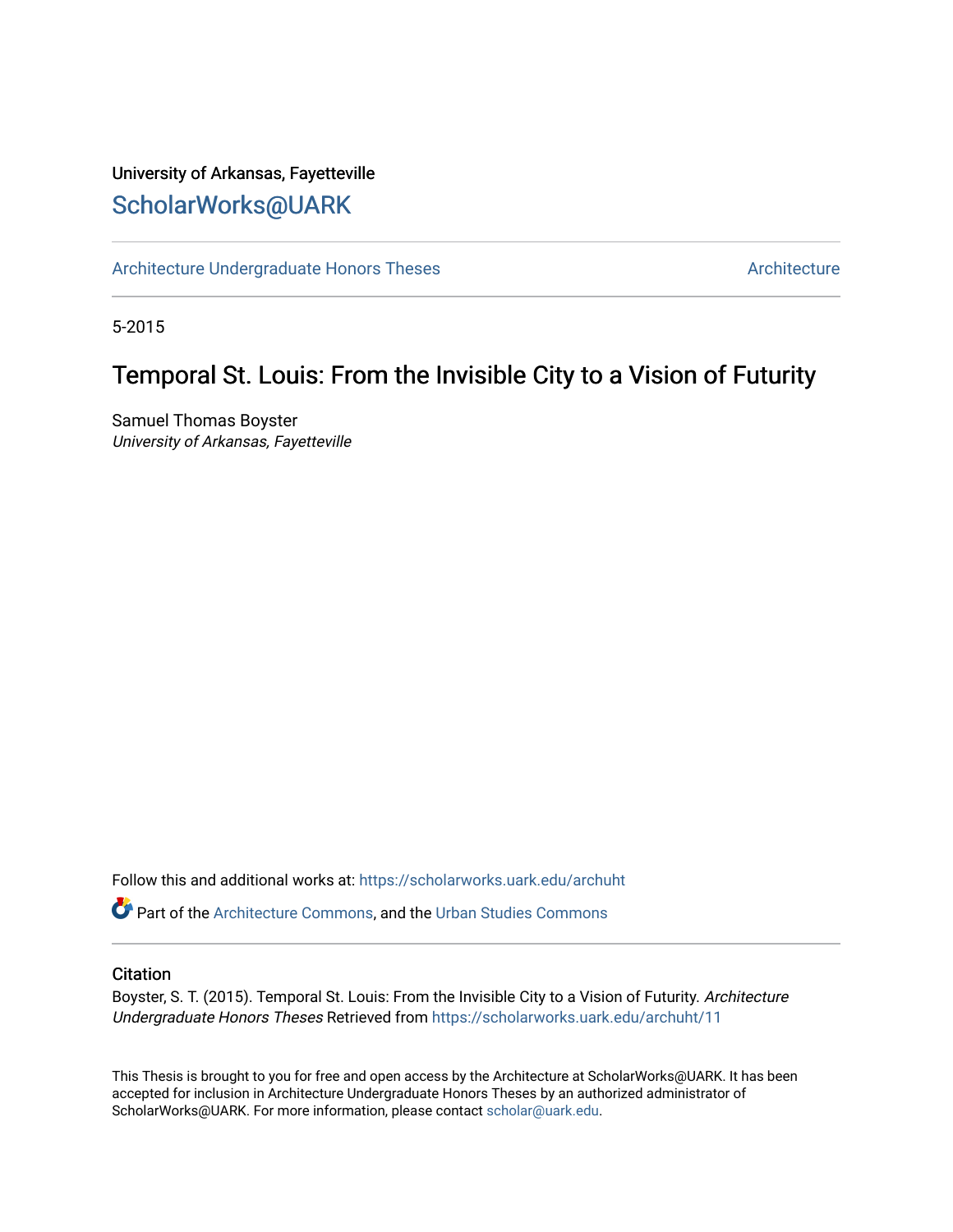### **Scale Flaneur**

"I have met with but one or two persons in the course of my life who understood the art of Walking, that is, of taking walks, who had a genius, so to speak, for sauntering;"

### -Henry David Thoreau, Walking

The majority of Americans seldom delve into the time of the city. Beneath the facades swirls an invisible city of temporalities. To enter into this realm requires the eyes of a flaneur, but eyes alone lack vision. Only in the mind may the flaneur take a passage through. Trapped by time, what is real and what is virtual become indistinguishable. The world of man decays to make way for spectacular novelty. Faced with confusing contradictions, the mind offers escape.

## **City of Time**

Take a stroll in this cemetery full of names:

The Mound City, Gateway to the West, St. Louis, River City, Munich on the Mississippi, Rome of the West.

Each name holds certain memories of past, present, and future, revealing St. Louis to be a confluence not only of rivers but also of time. This junction coupled with the city's uniquely liminal geographic location – between old East and new West, between Northerners and Southerners – grant St. Louis the purpose 'Heart of the United States.' Joining the opposing shores of the river stretches Eads, the duomo of the American west. Beside the bridge soars the Gateway arch, image of the city and national dream of futurity. Further west the grave of Pruitt Igoe rests in woodland stillness with the epithet "The Death of Modern Architecture" read by most. Further still the hopeful memory of the City Beautiful rests in the fields of Forest Park. East, across the river, a different St. Louis broods in the shadow of past prosperity and dreams as colossal as a mile wide domed megastructure.

St. Louis' multilinear history offers a rare look at the production of time. The flaneur's investigation according to measures of temporal scale, structure, persistence, frequency and semantics reveals the temporal city. A collection of temporal ideas tie places in the city together, resulting in complex interrelatedness resembling Deleuze's rhizome.

#### **Memory**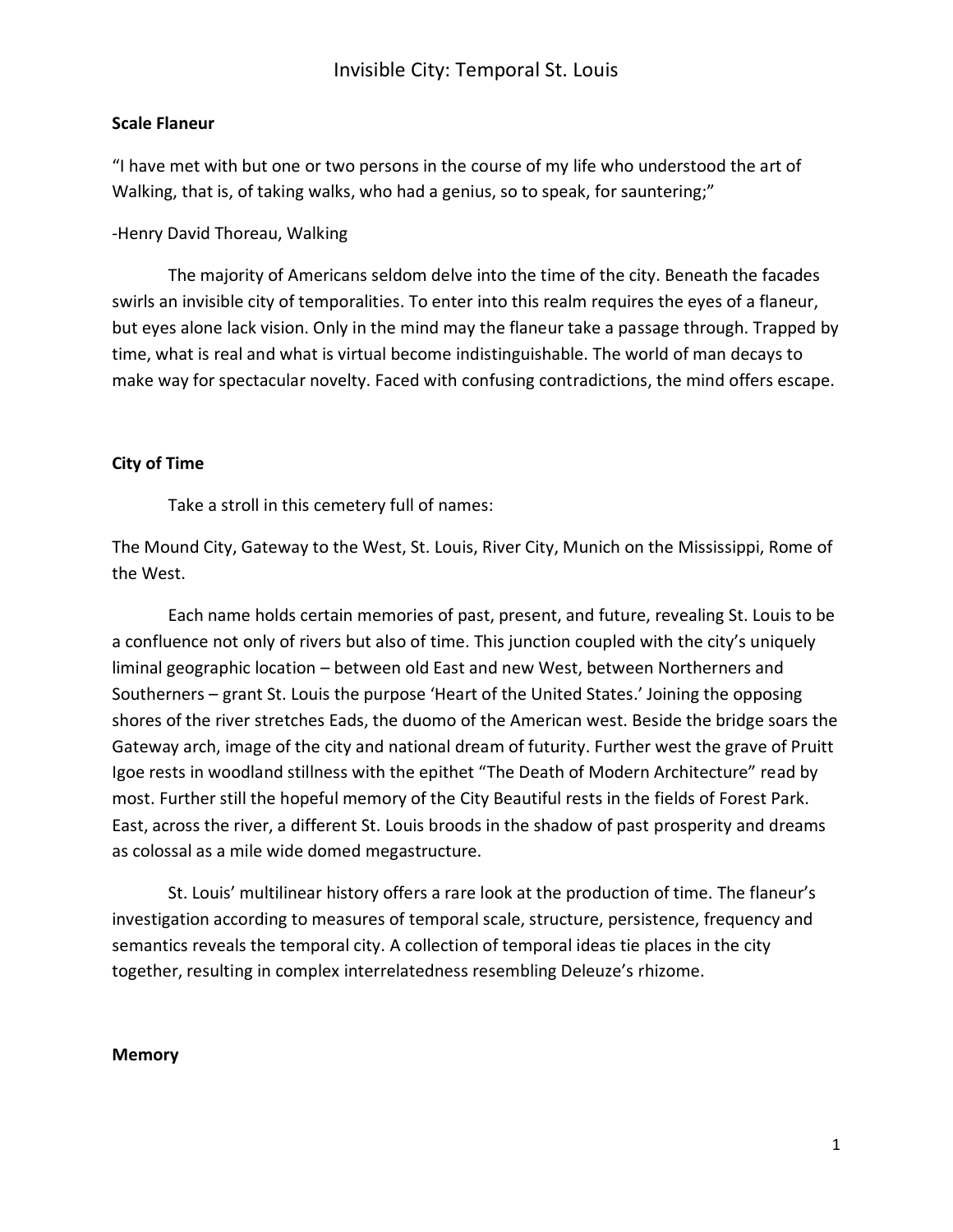*"One can say that the city itself is the collective memory of its people, and like memory it is associated with objects and places. The city is the locus of the collective memory."*

#### *-Aldo Rossi, 130*

People often attribute meaning to newly encountered architecture through the buildings they remember. The sum of what people remember forms a collective memory which is manifested as the city. Memory is temporal, occupying the time before history and possessing the power of myth. Through the flaneur's reading of St. Louis, the traces of local and national myth lingering in the architecture as they linger in people's minds may be discovered. As people inhabit the city, experiencing Rossi's 'locus' of memory, myth is reproduced.

The Gateway Arch distills the memories of St. Louis. As a fundamental component of architecture, arches connect many connotations and scales over time. The most direct antecedent to Eero Saarinen's arch is the unbuilt "Arch of Empire" planned for Mussolini's World Fair of 1942, which in turn referred to the memory of triumphal arches as entries into the symbolic realm of cities. The geometry of Saarinen's arch varies from architectural arches, however, using a flattened catenary curve. The catenary curve draws upon mathematics and also alludes to Gaudi's use of gravity to shape hanging chains into structural arches. The implied purpose of the arch recalls the national desire to travel east. Among the losing competitors for the Jefferson National Expansion memorial, Isamu Noguchi's landscape evokes the nearby mounds' powerful sculptural imprint upon the land. The angular metal form of the arch recalls the projected future of Saarinen's time, suggesting the 'Expansion' in the memorial name refers both to the west and to time.

Arching across the Mississippi instead of along it, Eads Bridge stretches back to the triumph of industrial man over the chaos of nature. A fine lattice of varied chrome steel members produced through tireless experimental metallurgy arcs between tripartite piers standing resolutely against insistent currents. Atop the structure a four lane road connects the east to the west, while within the bridge rail brings goods from the east and beyond straight to the heart of the city. This rail continues to Union station, with pragmatic body and nostalgic face of Romanesque Gothic. Back in downtown Louis Sullivan and Dankmar Adler's Wainwright building presents a memory of ornamented architecture where once before it relied upon the memories of architectural elements when playing with proportions and shapes to challenge new ideas about the architectural type of skyscraper. Meanwhile, Pruitt Igoe no longer exists as more than memories.

#### **History**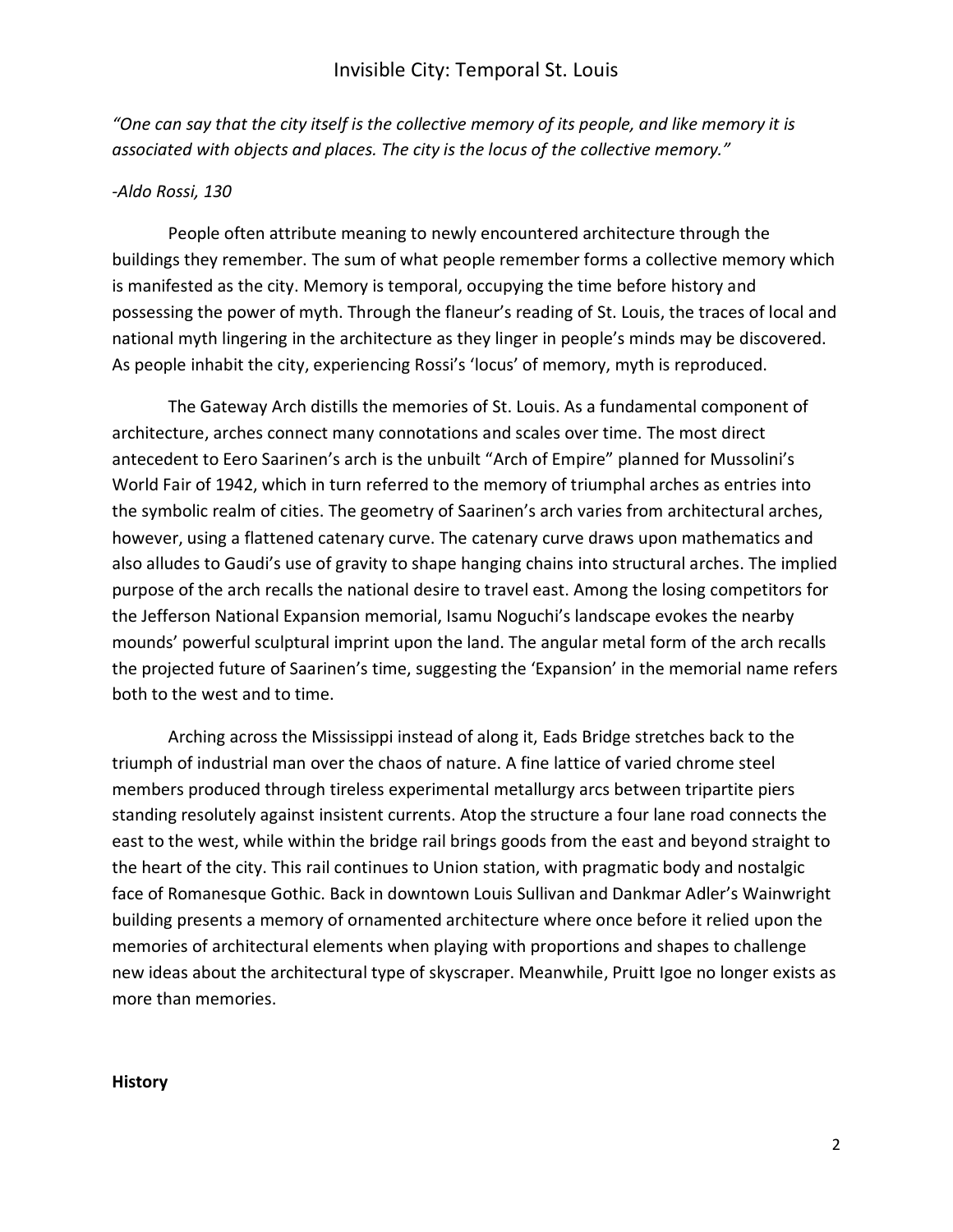### *"A people without history*

*Is not redeemed from time, for history is a pattern*

### *Of timeless moments."*

#### *-Four Quartets, T. S. Eliot*

People often identify historical periods and events based upon past architecture. Representations of culture produced throughout history place stories and characters within built environments shaped by architecture. While in the European city history is vertical, extending deep below the present in layers, the American city scatters history horizontally. Many new buildings are built to resemble a memory of history, conflating the persistent buildings enduring time with buildings lacking contemporary meaning. Furthermore, until efforts to preserve historic buildings became organized midway through the twentieth century, demolition removed much of the architecture which would ordinarily contribute to vertical layers of time. Instead of vertical aggregation, American cities separate buildings as islands of time in the neutral ocean of streets, as theorized in Rem Koolhaas' 'Archipelago.' Pier Vittorio Aureli furthers asserts the separation of blocks as not only islands but enclaves. St. Louis exhibits this in both the monuments and the housing.

The Jefferson National Memorial to Western Expansion inhabits the entire site of the original French settlement of St. Louis. The remaining buildings were demolished and all was filled with dirt with the exception of the second building of the first Basilica of St. Louis. Replacing the old city fabric, exhibits went up to present a specific historical narrative. In Eero Saarinen's original design for the Memorial, some buildings were kept within the grounds, to be preserved as museum pieces. However the grid of streets begun by the French settlers remains. Blue street signs present the French names of the most dominant of the original streets, alongside the green signs for the current names. Along these streets the courthouse persists, assuming permanence through alignment with the Gateway arch and development of greenways around it through downtown. Market street continues from the Arch and Courthouse to Union Station. Unlike many historic buildings destroyed by demolition after their usefulness seemed expired, Union station adapted to the new city by assuming reuse. In the historic face a hotel now resides, behind which a shopping area and garden stretch out under the visually dense steel trusses of the old roof. Further north once rose earthen mounds left by the Mississippian civilization which once flourished here and in nearby Cahokia. These too were destroyed, scraped away to make room for expansion of the city.

Outside the city rests a garden of historicism on the grounds of the Louisiana Purchase Exposition of… Sparsely distributed Beaux Arts buildings built to conform to the City Beautiful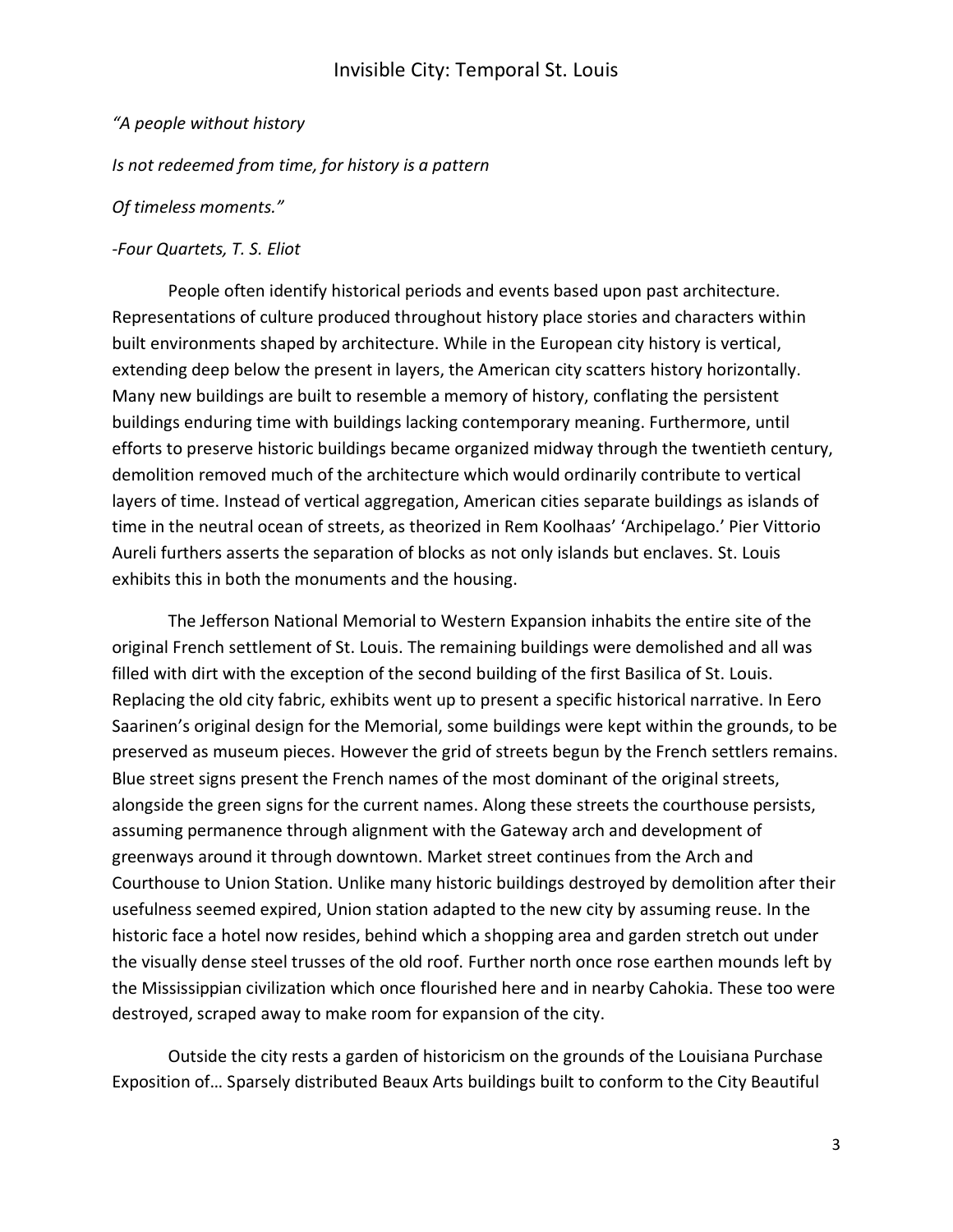movement begun by Daniel Burnham dot the landscape, some with new additions stuck on their sides.

### **Geologic Time**

*" I take SPACE to be the central fact to man born in America, from Folsom cave to now. I spell it large because it comes large here. Large, and without mercy.* 

 *It is geography at bottom, and a hell of wide land from the beginning. That made the first American story (Parkman's): exploration.*

 *Something else than a stretch of earth—seas on both sides, no barriers to contain as restless a thing as Western man was becoming in Columbus' day."*

#### *-Charles Olson, Call me Ishmael*

People often view the land as relatively static, a ground against which to read human vitality. However the land is not still but changing slowly at an enormous timescale. The subterranean composition of soil and rock currently beneath the cities of St. Louis and East St. Louis protects the former high on a stable bluff while endangering the latter in the low-lying, silty American Bottom. In America the timescale of geology easily pairs with the vastness of the landscape. The scale of the land and time corresponded to the mounds built in St. Louis by the Mississippian culture. At the foot of these mounds stretched grand plazas, creating a microcosm of plain between mountains. Further, mounds indicated purpose through their shape, with conical mounds often serving as burial sites while rectangular platform mounds served as elevated foundations for public buildings and elite residences.

Though the mounds in St. Louis have long since been either scraped away or built over and the French traders arrived long after the Mississippian culture ended, the earthworks persist as memory. One of the city's nicknames is the Mound City, an identity Isamu Noguchi appealed to in his symbolic landscape design submitted with Ed Durrell Stone for the Jefferson National Expansion Memorial competition. Drawing from the memory of the mounds in a less literal way, Buckminster Fuller proposed a megastructure in the shape of a domed crater one mile wide. His Old Man River City project rested in East St. Louis and boasted a potential capacity of seventy thousand inhabitants. Though the project never moved beyond a schematic level of design, the project reveals the deep memory of scale inherent in St. Louis. The discovery of large scale geologic time brought the understanding of vertical stratification of time, which allowed an interpretation of vertical layering above ground into the future.

#### **River Time**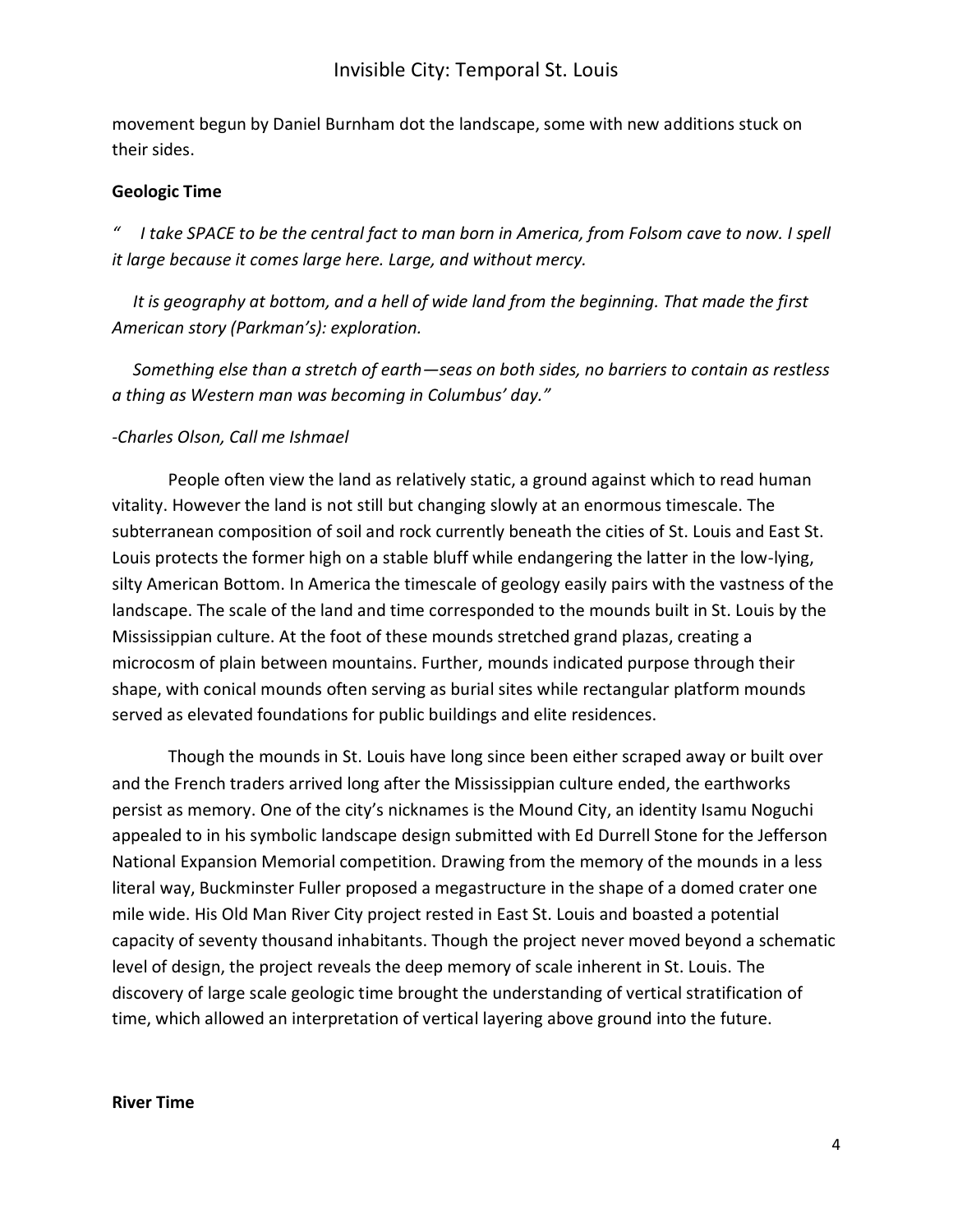"I do not know much about gods; but I think that the river Is a strong brown god - sullen, *untamed and intractable, Patient to some degree, at first recognized as a frontier, Useful, untrustworthy, as a conveyor of commerce, Then only a problem confronting the builder of bridges.*

*The problem once solved, the brown god is almost forgotten By the dwellers of cities - ever, however, implacable, Keeping his seasons and rages, destroyer, reminder Of what men choose to forget."*

## *-T. S. Eliot, The Dry Salvages from Four Quartets*

People often overlook the river's continuing role in cities as the interstates and railroads assume much of the transportation. Beyond the purpose of conveying barges up and down the country, the river reminds people of the scale of nature and the uncertainty of time. The river imparts a special mythology to its cities. This collective memory is so fundamental to the city that the flag signifies the location at the joining of the Mississippi and Missouri rivers. Though once the river served as the lifeblood of the city, swarming with steamboats, now the river presents a boundary.

Eads Bridge defiantly conquers the boundary of a river James Eads knew intimately. Early in his career, Eads stalked the bottom of the Mississippi in self-devised diving bells seeking to salvage sunken steamboats. As he wandered between vicious currents in the dark, he sought to understand what physical laws guided the river, confident that with knowledge he could control it. During the Civil War he designed ironclads for the North, further testing the river. Finally ready to challenge the mighty Mississippi with an unprecedented steel truss bridge, Eads began the long work of overseeing construction. After a tortuous process requiring a presidential favor and pushing Eads to the verge of death, the bridge successfully spanned from shore to shore.

In a different sort of response to the boundary of the river, the Gateway Arch retains the separation the river provides from the East to assert the unattainable frontier to the west and the future. The scale of the arch only permits passage through in the mind. Standing at the base of the monument, the flaneur walks around the structure but cannot register walking through it.

## **Speed**

*"in this country it has given a new celerity to \_time\_, or anticipated by fifty years the planting of tracts of land, the choice of water privileges, the working of mines, and other natural*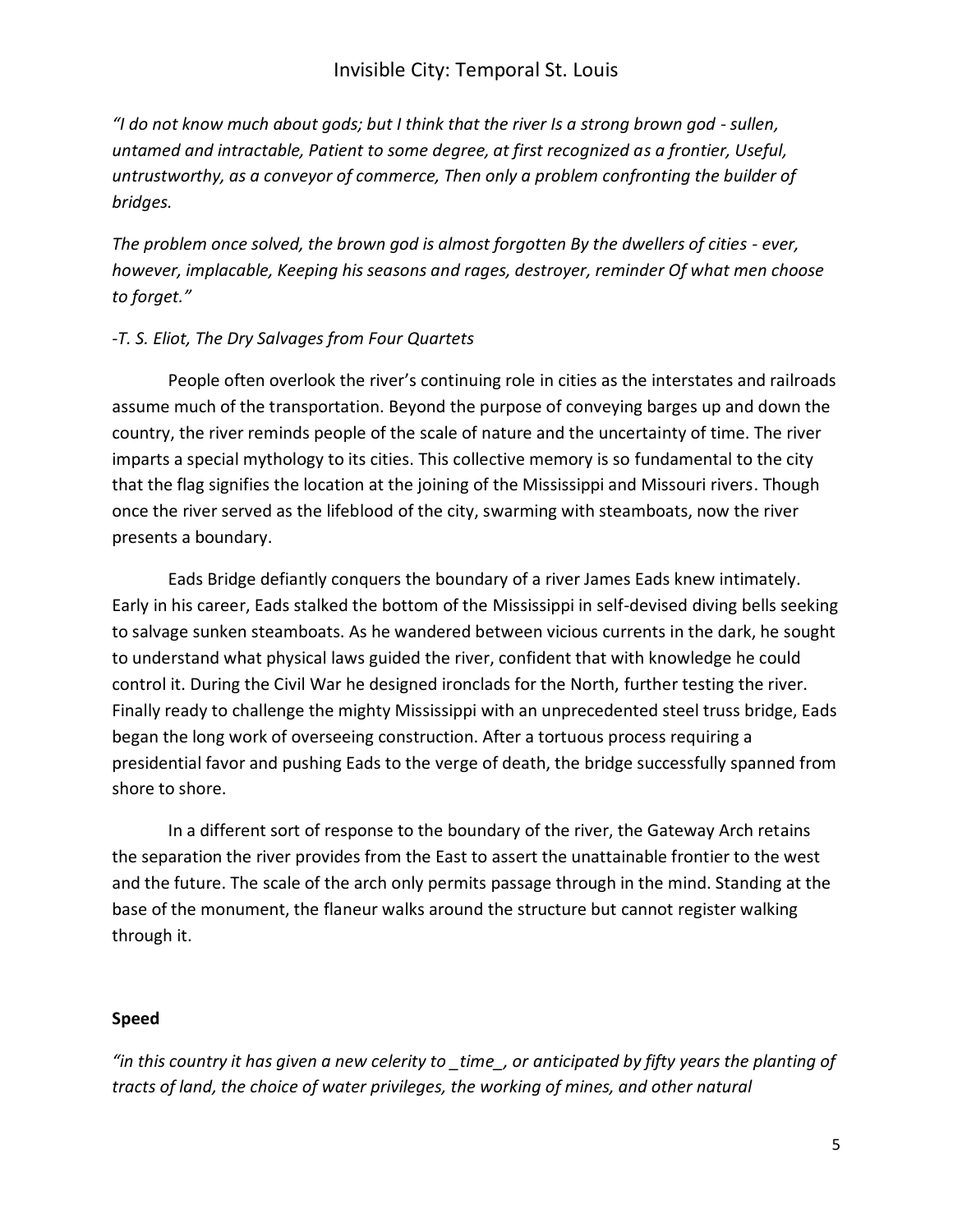*advantages. Railroad iron is a magician's rod, in its power to evoke the sleeping energies of land and water."*

### *-Ralph Waldo Emerson, The Young American*

People often bypass more of the city the faster they move. However, the separation of travelers through the city and inhabitants of it changes the architecture and the city, sometimes drastically. The insertion of strange ideas and cultures into the city by travelers entering along 'the stranger's path' J. B. Jackson describes disappears as travelers speed past instead of wandering into the city. First St. Louis clustered at the edge of the water to receive the proud steamboats navigating the deadly waters of the Mississippi. Railroads then reached to the shore of East St. Louis, but goods and passengers were still ferried across. Emboldened by vision and luck, Eads designed a bridge unlike any before it that would span the river's shifting chaos and allow an unimpeded line of travel between the east and the west. The new influx of rail shifted St. Louis' economic center further inland, where Union Station would receive and reorient trains going to and from the city. The advent of trains also necessitated time zones, as trains allowed swifter travel across the vast landscape. However, a dream of greater personal control and prosperity ushered in the era of the automobile, and St. Louis changed again with housing leaving the city for the suburbs. These shifts over time are revealed in palimpsest maps by looking for persistent geometries and variation.

The next shift in speed happened not in the physical space of the city but in the virtual space of the internet. Increasingly travel through images or words could be reached almost instantly. The development of Google Street View and other virtual reality programs offer the flaneur instant travel visually from the comfort of home. The ability to search through locations and information instantly changed the citizen's path through the city, lessening the degree to which they wandered and changing the function of libraries and museums.

#### **Gilded Age**

### *"Time is money."*

### *-Benjamin Franklin*

People often view time as a resource to be exploited for financial gain. Money drives the scheduling of construction to structure time in subservience to profit and the payment of workers according to increments of time. The dominance of economy over time and space shapes most of the American city. In East St. Louis first relaxed taxation brought wealth, then as the money left the time and space faltered. In St. Louis money protected some traces of time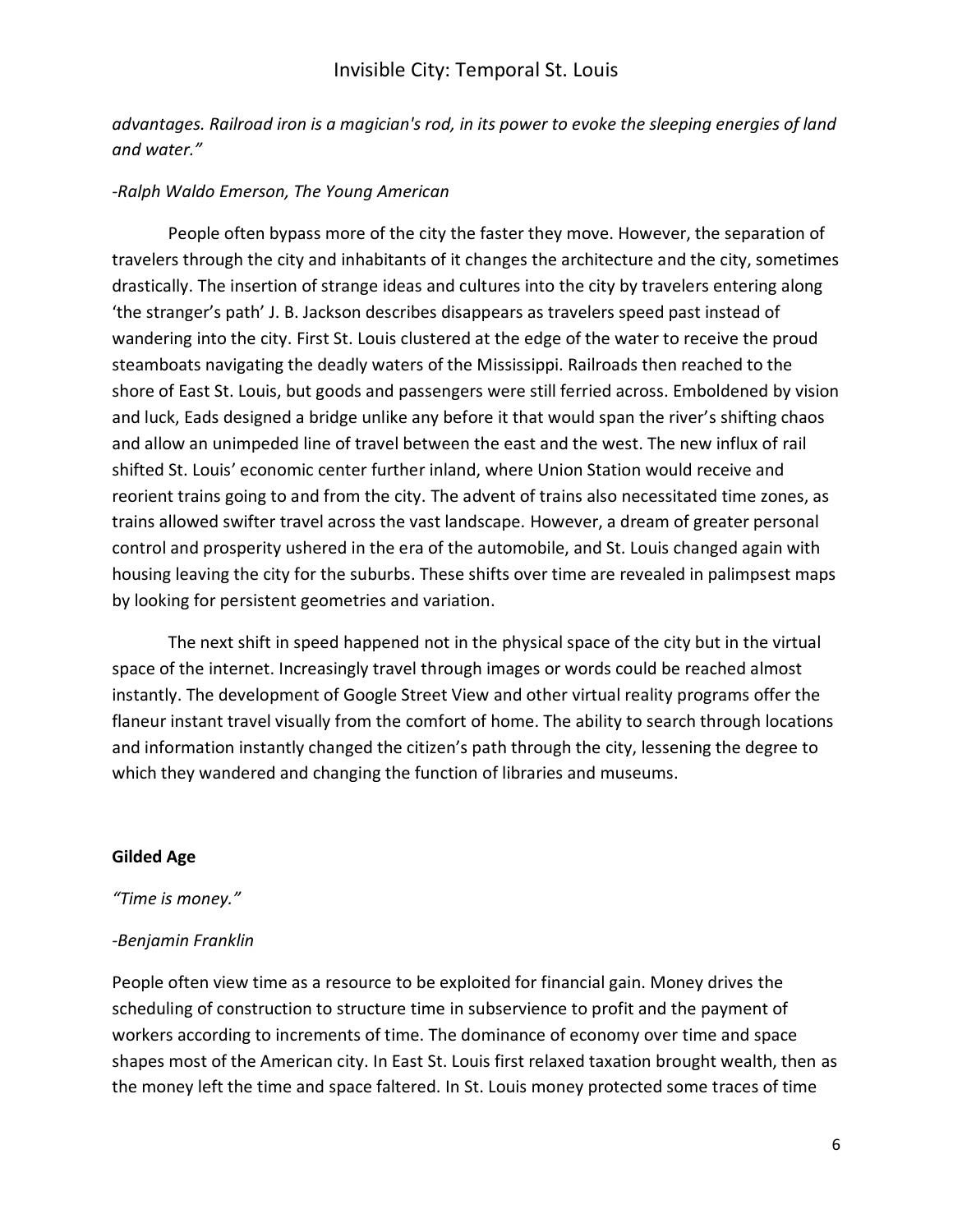while threatening others with speculation. The wealth of the urban Places in the city holds them in time, whereas the last remnants of the original French settlement were flattened for the Gateway arch and associated tourism.

The Chicago World's Fair and later the Louisiana Purchase Exposition presented the City Beautiful, Burnham's Beaux Arts vision of the American city. The memory of classical architecture asserted stability and allowed uniformity among the many buildings designed in Chicago. Furthermore, to capitalize on the nature of the exposition the buildings grew as monumental as possible but were made of temporary materials. While the affordability of these exposition buildings allowed Burnham to represent his ideas about the scale and structure of cities, the impermanence of their construction repurposed the history of classical architecture as memory. After the exposition, the spectacle of history presented as applied memory became a strategy for suburban development. The purchasing of historically referential time through suburban houses then fulfilled the early American ideal to colonize time. The City Beautiful expositions also served to increase use of rail during the exhibition. The railroad functioned on efficient time instead of historical spectacle, evidenced by the inclusion of clocks into the architecture of Union Station and the one-sidedness of the façade.

### **Afterlife**

"Men's curiosity searches past and future And clings to that dimension. But to apprehend

The point of intersection of the timeless

With time, is an occupation for the saint—"

-T. S. Eliot, The Four Quartets: The Dry Salvages

People often formalize the veil between life and death as architecture, imbuing it with temporal symbolism. In the Cathedral Basilica of St. Louis, the architecture of the city is signified within the tile work, connecting the buildings associated with the church to the iconography of the afterlife. This inclusion asserts a spiritual persistence of the architecture regardless of physical state. Contrasted to the linear organization of the Cathedral Basilica and the Catholic afterlife, some of the mounds predating St. Louis acted as burial sites. They assumed conical form, possibly in conjunction with the cyclical structuring of time in Mississippian culture including periodically recurring cycles of time.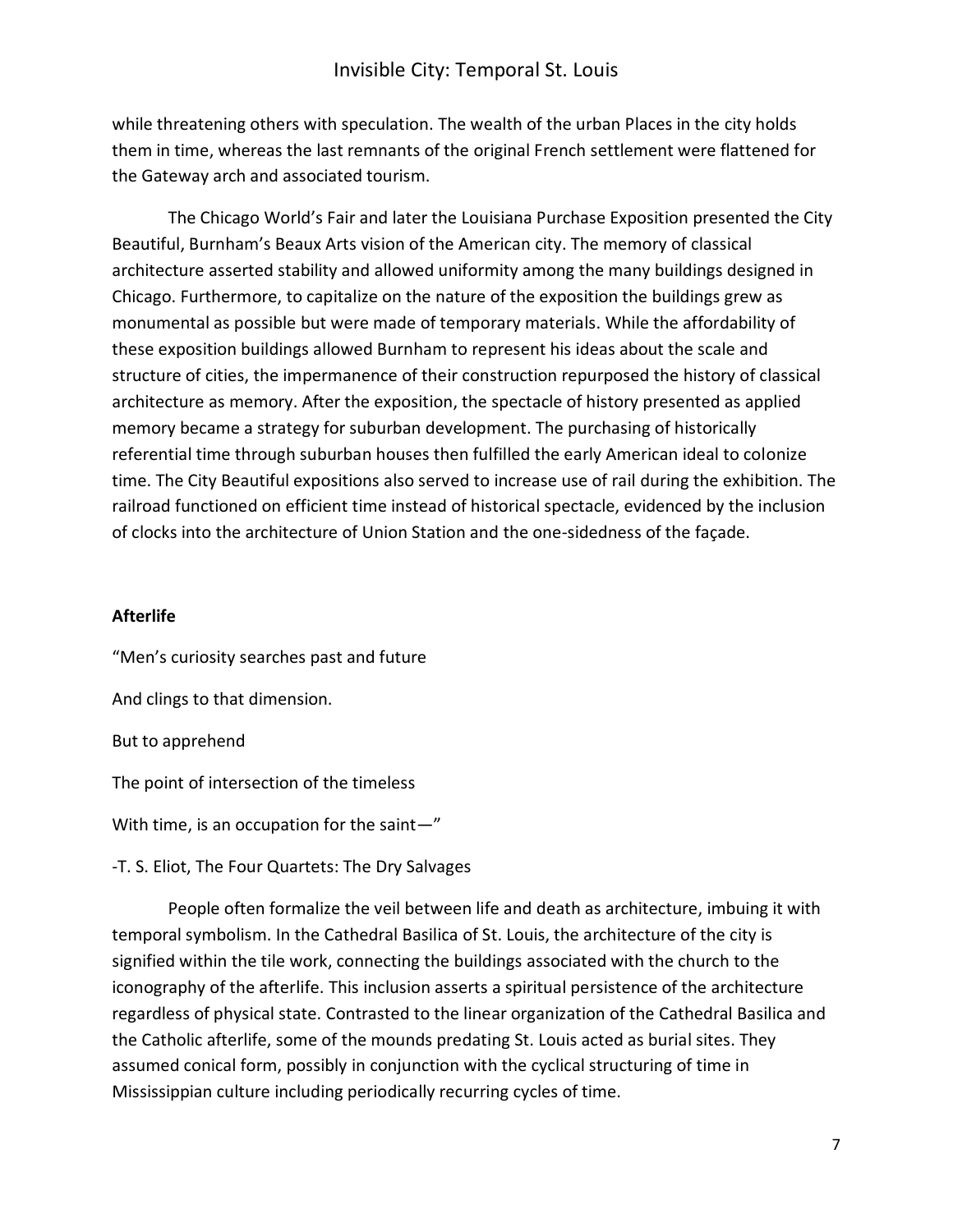Providing a comparison between the architecture of lifetime and the architecture of afterlife, the Wainwright building and Wainwright tomb use symbolism from nature in different ways. The Wainwright building is adorned with naturally referential ornament both outside and inside the building. The window frames are of wood and the walls are a durable reddish stone. The building stands tall against the sky. In comparison the Wainwright mausoleum rests closer to the earth beneath it, with monolithic pure geometries as the external volume. All four walls bear the same ornamented border over the windows and door. The window and door frames themselves are livelier, suggesting the memory of those within. The interior decoration is flat and colorful with more abstract patterns decorating the walls and ceiling. Rich marbles bring color and texture throughout, suggesting the longevity of the building as protection for the souls continuing to exist in an afterlife.

#### **Junktime**

## *"When did time stop moving forward… begin to spool in every direction, like a tape spinning out of control? Since the introduction of Real Time?"*

#### *-Rem Koolhaas, Junkspace*

People often lose track of time in the infinite emptiness of the 'junkspace' Rem Koolhaas identified in his essay of the same name. Whether working in the fluorescent space of a commercial office, entering a sterile hospital, or attending a modernist high school separation from the natural divisions of time indicated by sunlight, seasons, and changing landscape dissolves the divisions between temporalities. What remains is either timelessness or eternity. Though the facades of buildings throughout the city vary in a vain attempt to achieve spectacle or iconicity, crossing into them moves the flaneur into junkspace. The acoustic panels on the ceiling and drywall on the walls, despite being ephemeral, show no age. Occasionally a leak sneaks in to break the timeless spell, but soon thereafter identical materials replace the damage. Just as the industrial revolution allowed for the infinite reproduction of objects, corporate modernism spawned the infinite reproduction of spaces and with these spaces their time.

#### **The Ageless**

*"Abstract time became the new medium of existence. Organic functions themselves were regulated by it."*

*-Lewis Mumford, Technics and Civilization*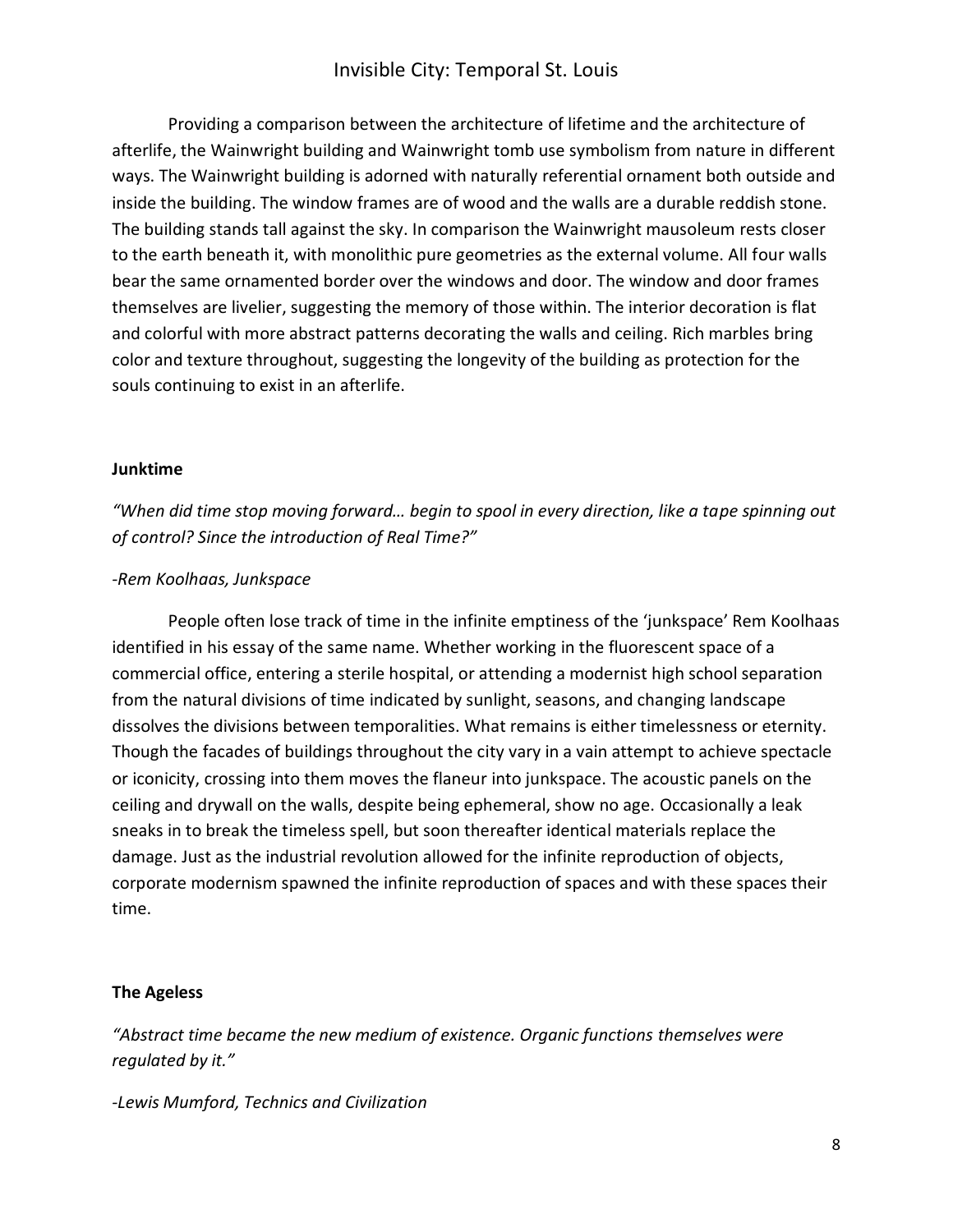People often rely on temporal abstractions such as 'dinner time' or 'work days' to govern their physical life. This abstraction of the physical through time leads to "an acceptance of the immaterial as a purveyor of 'reality' " (Frank Jacobus, Toward), which in turn produces the ageless material divorced from time. Both in the stainless steel of the Arch and in the virtual materials of the Arch's website, the ageless shapes the image of the city. Though the metal of the arch does show some wear, the reflections off it conceal age. By reflecting the lights of the city at dusk or the hue of the rising sun, the arch relinquishes material identity to the surroundings. Also, the minimalist detailing of the arch abstracts the steel beyond any memory of architectural material precedent.

Distorting age in a different way, the Climatron in St. Louis' Missouri Botanical Gardens encloses a space without seasons where tropical plants seem to exist outside of time. However, the dome itself is clearly of material assembly. Another building attempting to dematerialize is the Pulitzer Museum by Tadao Ando. Ando's concrete possesses an inversely smooth and soft concrete surface instead of the expected rough and heavy concrete.

#### **Futurity**

*"I described the project of colonizing time as 'more ideologically palatable' than the colonization of space."*

### *-Allen, Republic 27*

People often characterize frontiers as spatial but the claiming of a future is an expansion into time. With little history compared to most other nations, the United States looked forward to a time to be claimed by American history. St. Louis is the nation's first step into the new West and the future. Marking this national aspiration is the Jefferson National Expansion Memorial, whose name absent any form clearly denotes the purpose of the monument. The Gateway Arch presents a passage into a national future, but framed by the arch is the old courthouse, suggesting the future still retains what history the country has already laid claim to. Also, the mechanical systems inside the arch suggest the role of technology in conveying the country forward in time. The embodiment of this technological drive into the west is Eads Bridge, whose exposed steel structure glorifies the strength of new technology. The soaring spirit of the city's architectural future lends emotive strength to the drawings of Hugh Ferriss, a St. Louis native who dreamed of future cities whose scale still seldom appears.

Further outside the city Forest Park holds Burnham's dream of a city future in the remaining World's Fair buildings. Though the style of the buildings references architectural past, the scale and density of the buildings suggests an Imperial nation. In Burnham's time such national status eluded the present. In 1939 at another World's Fair, Norman Bel Geddes presented the exhibit 'Futurama,' including a model loosely based on St. Louis of the city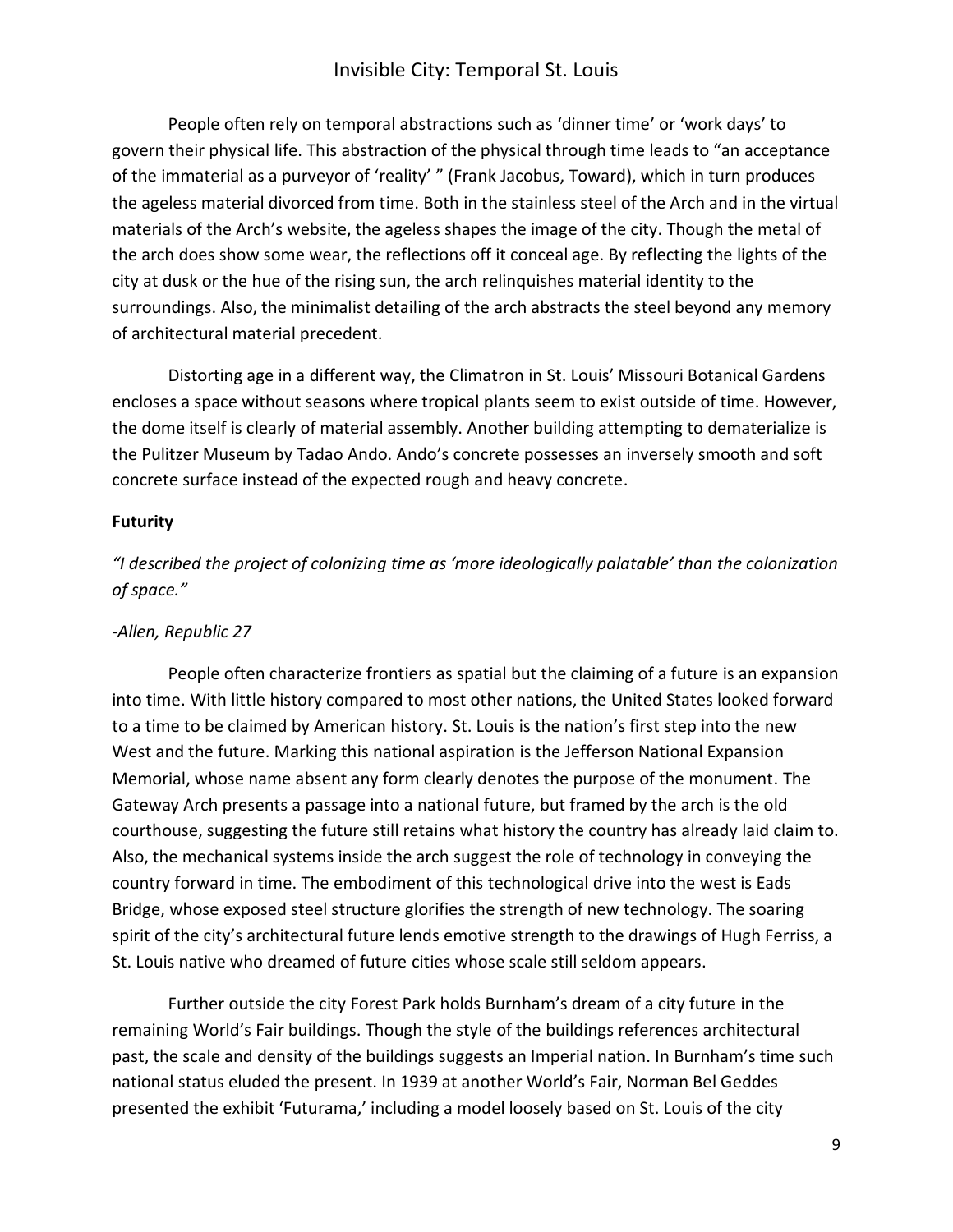twenty years in the future. His vision of "mammoth expressway[s], churning with traffic, that sliced across meadowlands and valleys and a mountain range toward a city" where "expressways split to merge with others, ran side by side and in stacks, rolled past and through pristine high-rises" suggests an American city of uninterrupted flow and sprawling suburban developments. In stark contrast to Geddes' expanding metropolis, in East St. Louis Buckminster Fuller proposed the Old Man River City. Though the structure loomed massive on the eastern shore of the Mississippi, the design is a miniaturization of the city. Geddes would prove to be more prophetic, as Fuller's proposal met with concerns of confinement.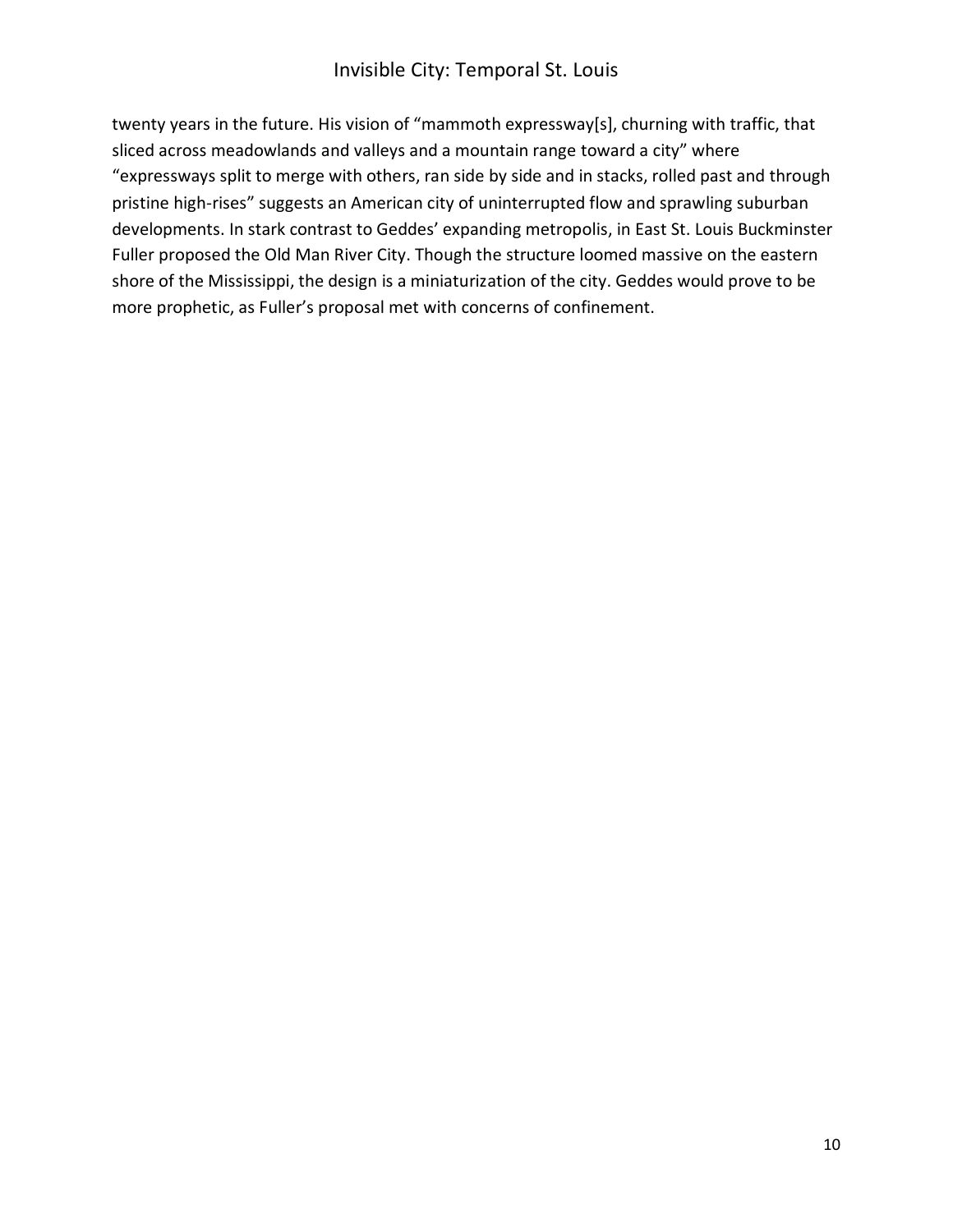#### Bibliography

- Allen, Thomas M.A Republic in Time: Temporality and Social Imagination in Nineteenth-Century America. Chapel Hill: University of North Carolina Press, 2008.
- Aureli, Pier Vittorio. The Possibility of an Absolute Architecture. Cambridge, Mass: MIT Press, 2011. <http://site.ebrary.com/id/10476083>.
- Brown, Christopher. Still Standing: A Century of Urban Train Station Design. Bloomington: Indiana University Press, 2005.
- Ciucci, Giorgio. The American City: From the Civil War to the New Deal. Cambridge, Mass: MIT Press, 1979.
- Educational Facilities Laboratories. Reusing Railroad Stations: Book Two: a Report. New York: Educational Facilities Laboratories, 1975.
- Eliot, T. S. Four Quartets. New York: Harcourt, Brace and Co, 1943.
- Emerson, Ralph Waldo. Nature Addresses, and Lectures. [Blacksburg, VA]: Virginia Tech, 2001. <http://site.ebrary.com/id/5000657>.
- Fausz, J. Frederick. Founding St. Louis: First City of the New West. Charleston, SC: History Press, 2011.
- Fuller, R. Buckminster, and James Ward. The Artifacts of R. Buckminster Fuller: A Comprehensive Collection of His Designs and Drawings. New York: Garland, 1985.
- Jackson, John Brinckerhoff, and Ervin H. Zube. Landscapes: Selected Writings of J.B. Jackson. [Amherst]: University of Massachusetts Press, 1970.

Koolhaas, Rem, and Hal Foster. Junkspace: With, Running Room. 2013.

Lefebvre, Henri. The production of space. Oxford, OX, UK: Blackwell, 1991.

Lewis, R. Barry, and Charles B. Stout. Mississippian Towns and Sacred Spaces Searching for an Architectural Grammar. Tuscaloosa, Ala: University of Alabama Press, 1998. <http://search.ebscohost.com/login.aspx?direct=true&scope=site&db=nlebk&db=nlabk&AN=4528

Boyster 11